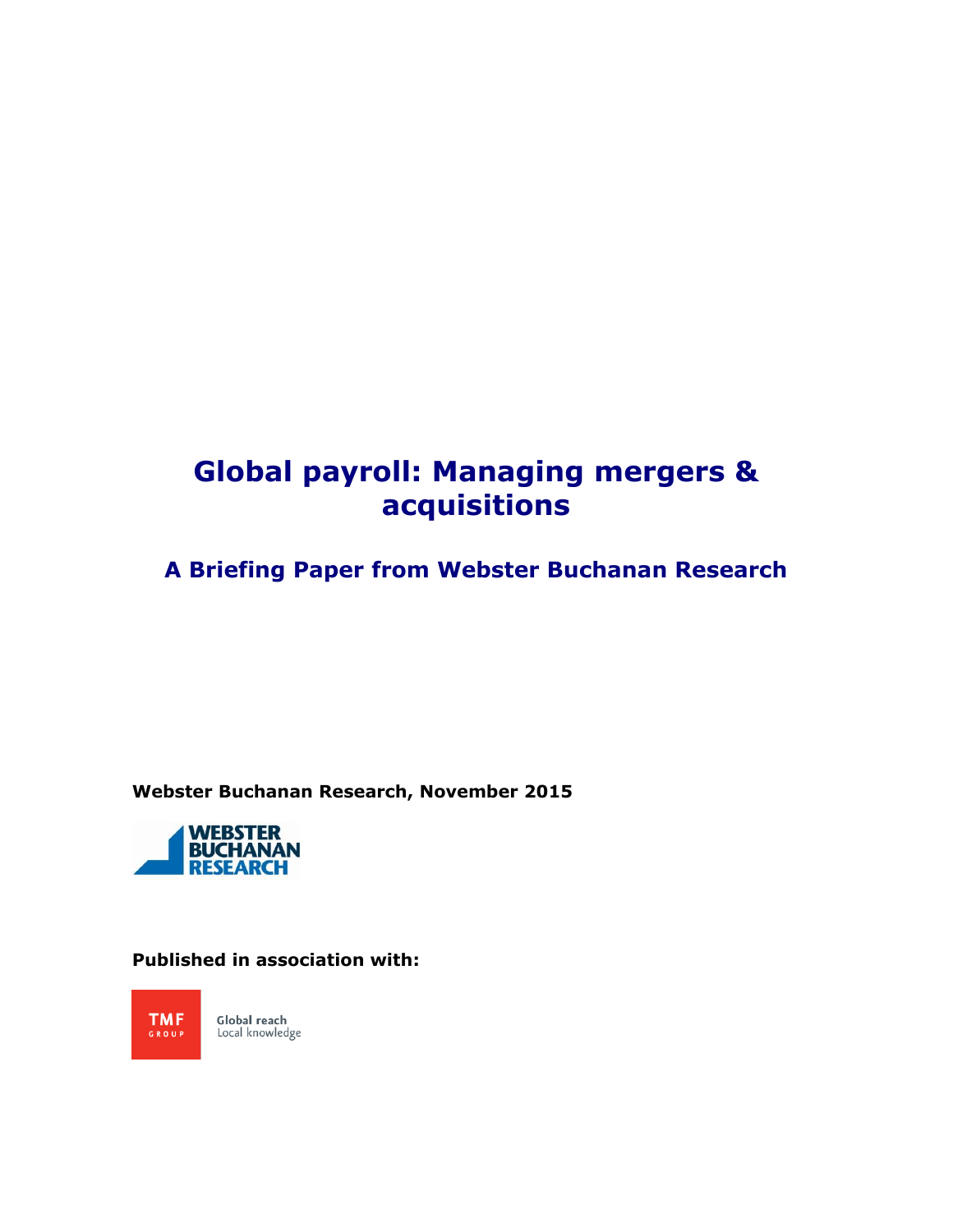# **Contents**

| Part One: Assessing payroll's role in the M&A process 5 |  |
|---------------------------------------------------------|--|
|                                                         |  |
|                                                         |  |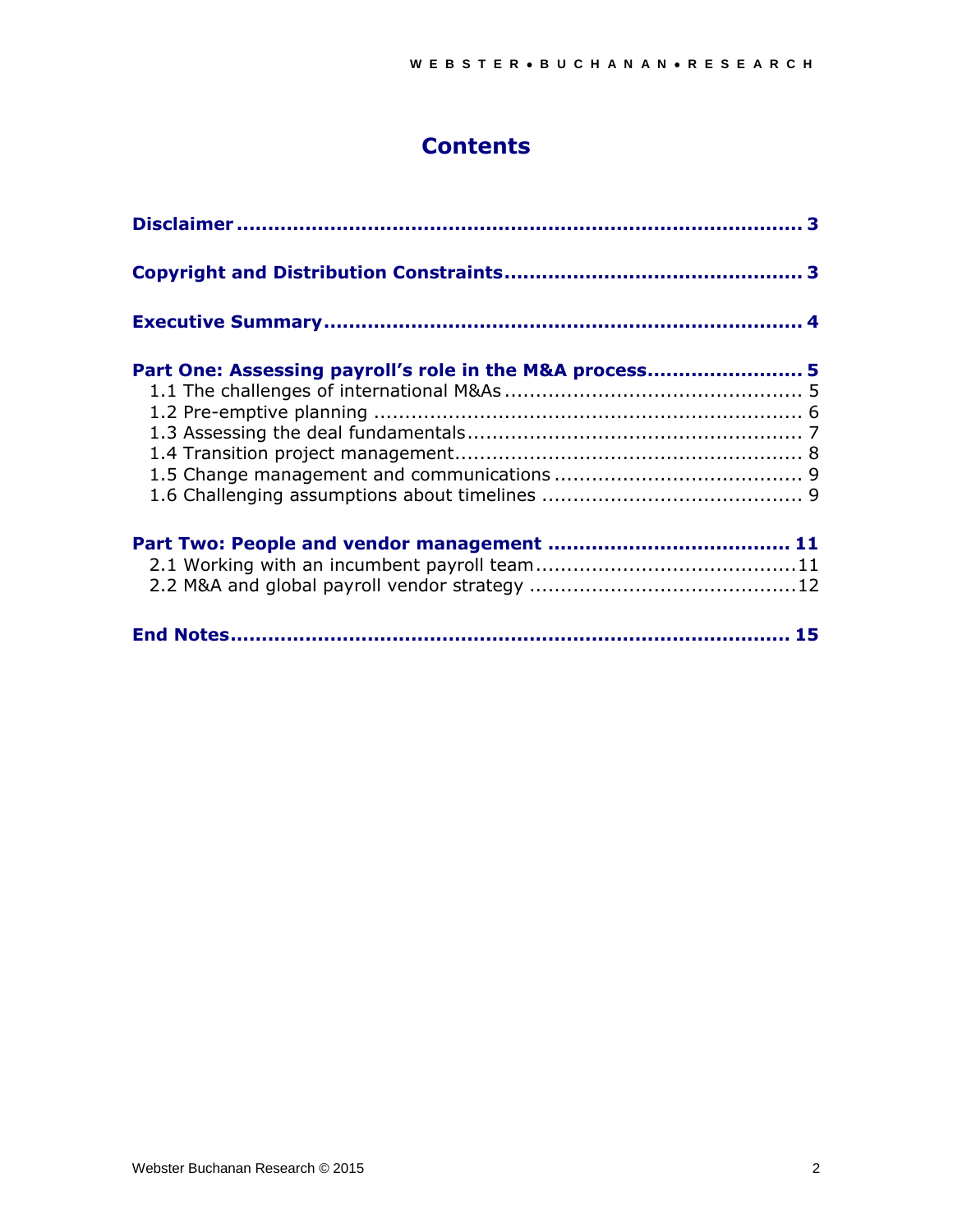# **Disclaimer**

This report is published by Webster Buchanan Research Ltd ("Webster Buchanan"). Webster Buchanan is not responsible for any errors or omissions in the information or content provided by Webster Buchanan in this report, or for the results obtained from the use of such information or content. You and your company assume the entire risk of the accuracy of such content and/or information.

Webster Buchanan is not responsible for information provided by or opinions expressed by any third parties invited to participate in this report.

This information and content is provided on the strict understanding that Webster Buchanan is not engaged in rendering professional advice and services of any description. As such, it should not be used as a substitute for consultation with professional advisers.

All information is provided "as is", with no guarantee of completeness, accuracy, timeliness, or of the results obtained from the use of this information and without warranty of any kind, express or implied, including but not limited to warranties of performance, merchantability and/or fitness for a particular purpose. In no event will Webster Buchanan Research, its affiliates, and its and their directors, officers, employees, agents, successors and assigns, be liable to anyone for any decision made or action taken in reliance on information provided in this report or for any indirect, incidental, consequential, special, or exemplary damages of any nature or kind whatsoever, including but not limited to lost profits or other economic loss related thereto, even if Webster Buchanan was aware of such damages.

# **Copyright and Distribution Constraints**

This report is confidential and copyright. Except as permitted by the Copyright Act, no part of it may in any form or by any electronic mechanical photocopying recording or any other means be reproduced stored in a retrieval system or be broadcast or transmitted without the prior written permission of Webster Buchanan Research.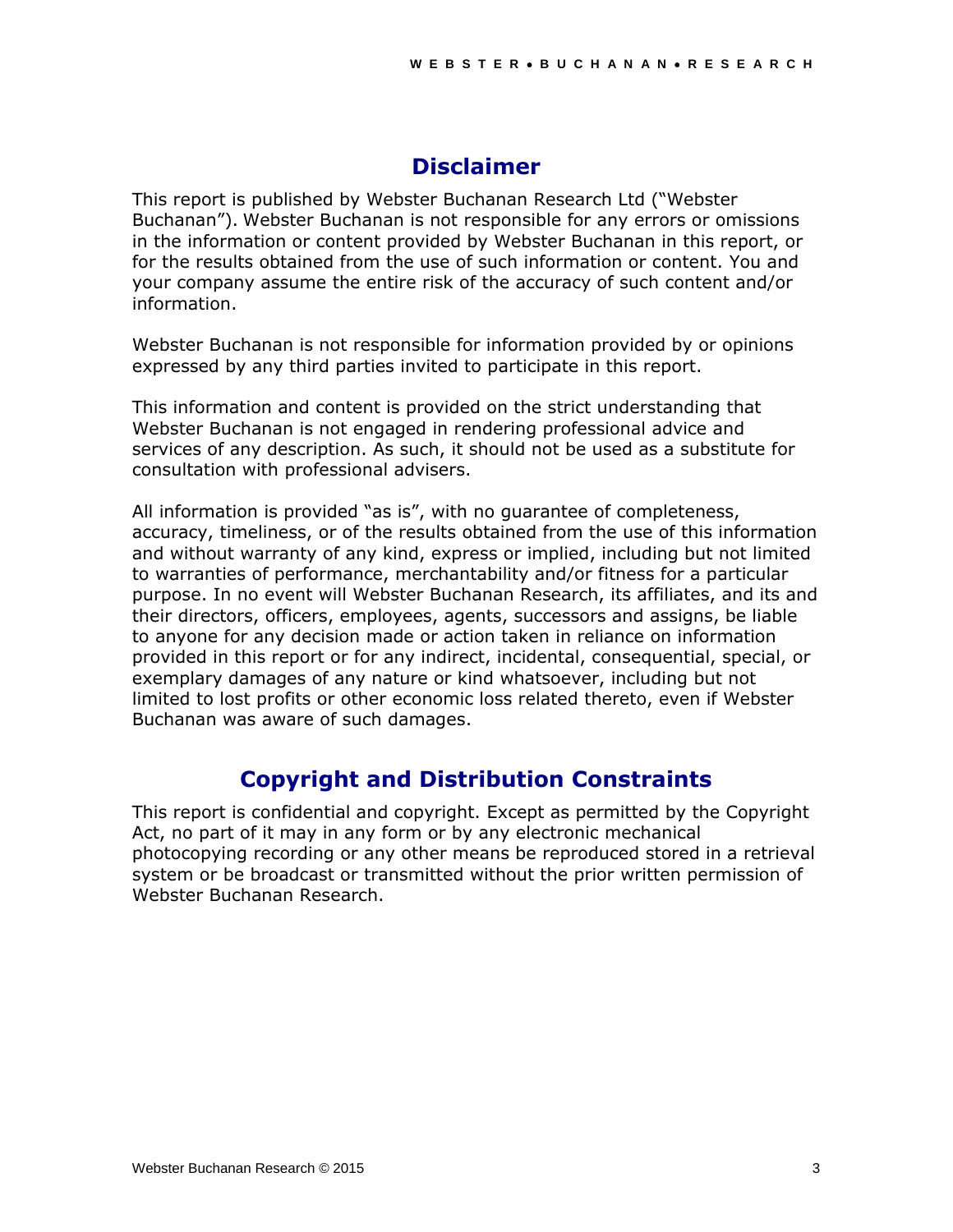### **Executive Summary**

Payroll plays a major role in helping manage the execution of mergers and acquisitions (M&A), but the issues it faces are not always understood elsewhere in the organization, particularly in international deals. This Briefing Paper provides insights into how payroll functions within different multinationals prepare for and manage the impact of M&As, from their highlevel strategy to the kinds of checklists they deploy.

Webster Buchanan Research spoke to global payroll managers with M&A experience at seven multinationals to gauge their experiences. They ranged in size from a smaller start-up where payroll has broad-ranging responsibilities, to large global corporations where payroll's responsibilities are more conventionally defined – and ranged in character from serial acquirers to organizations that have gone through one-off mergers. The respondents – predominantly drawn from Webster Buchanan's Global Payroll Research Network<sup>1</sup> - recommend global payroll managers take a number of steps to ease the path for future M&A activity including:

- **Make senior managers aware of the issues that M&As trigger for payroll, and get payroll a seat at the table** As a downstream function, payroll's role in M&As is largely reactive, and as a result its interests can be overlooked. The earlier payroll can be involved in the M&A process – subject to confidentiality and regulatory constraints – the better. It is payroll's responsibility to bring these issues to its acquisition team's attention – ideally, before a specific deal is under consideration
- **Develop a methodology for managing an M&A** Advance preparations – including collaboration with other functions and creating a checklist for payroll activities – can help smooth the M&A process. A sample set of milestones is provided in Part 1.4
- **Research ways to tap into payroll professionals with M&A experience.** Having access to specialist M&A resources during a transition can help head off problems. If you expect your company to be a serial acquirer consider setting up a dedicated, experienced team
- **Tap into the expertise of the acquired company's team, including any outsourced service providers**. Even if you do not plan to retain acquired team members, their help will be critical during the transition
- **Partner with vendors**. Strategies for easing the transition from a vendor perspective are covered in Part 2.2
- **Be prepared to challenge integration timescales**. Integration timelines can be challenging and in practice will sometimes need to be extended – for example, by keeping onboard the acquired in-house team longer than originally planned.

l

 $1$  Webster Buchanan's Global Payroll Research Network is a confidential community for senior international HR and payroll managers. Visit [www.websterb.com](http://www.websterb.com/) for details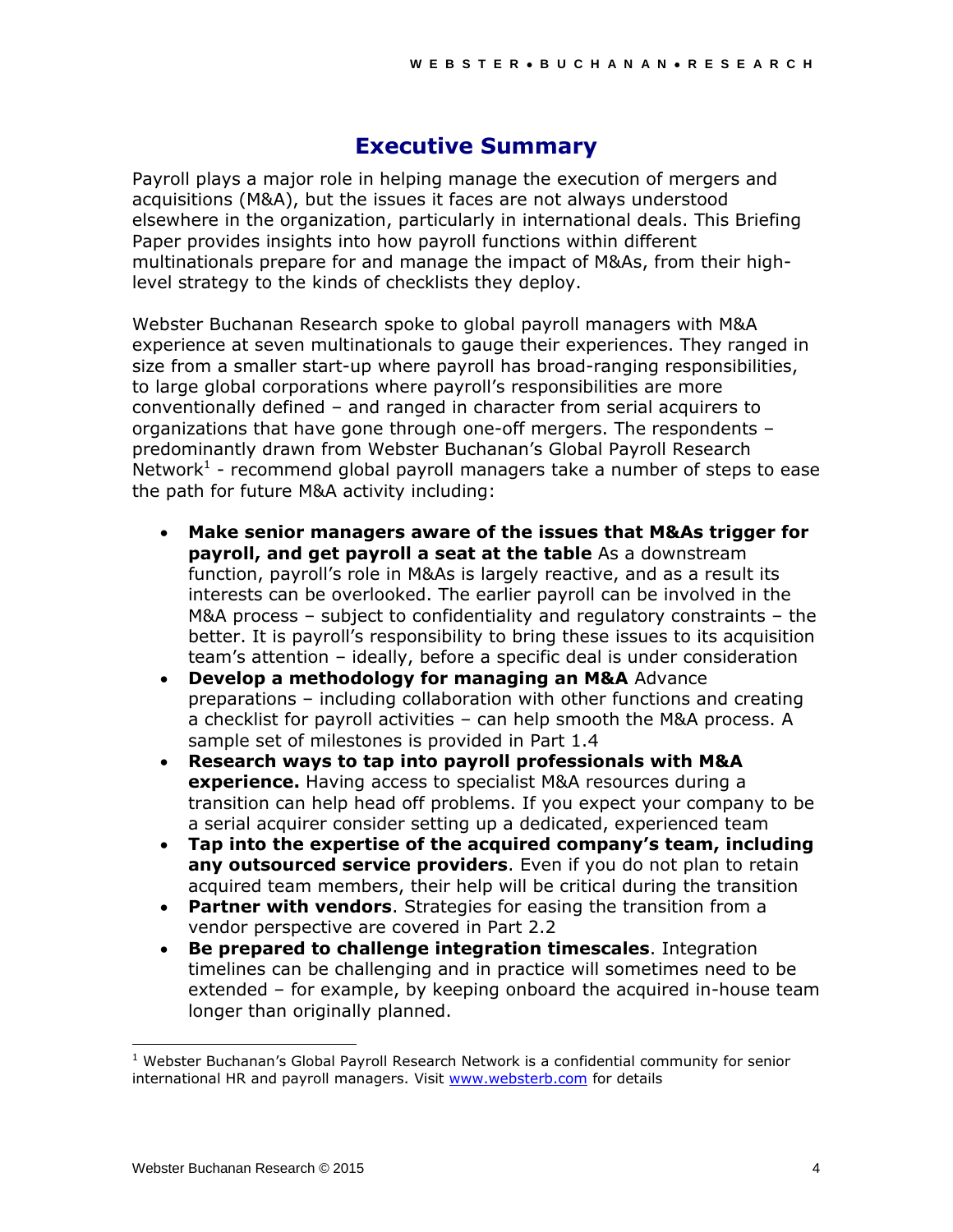## **Part One: Assessing payroll's role in the M&A process**

### **1.1 The challenges of international M&As**

The drivers of M&A vary widely, from long-planned takeovers designed to propel companies into new markets and geographies, through opportunistic deals that take advantage of short-term market conditions, to tactical deals that bring in products, technologies or expertise. As a result, the requirements that fall on payroll will also vary from deal to deal – requiring it to react, often at short notice, in different ways to different situations.

One problem payroll faces, however, is that it's typically a junior partner in the M&A cycle, with information often passed on late and decisions made without assessing the impact on payroll operations. Payroll is never going to be at the forefront of what are highly sensitive and often tightly regulated M&A procedures – but as a downstream partner, the impact of decisions made in the M&A cycle can be severe.

Take for example a deal that moves the acquiring company into new countries. The payroll risks include:

- **Failing to make country-specific payments**. Payroll teams may need to grapple with complex statutory payments – the calculation of holiday accruals, for example, can be particularly complicated in some countries – as well as paying benefits that are customary rather than legal requirements (a particular issue in Latin American countries such as Brazil) 2
- **Non-compliance**. If organizations move too quickly in a new country, there is a greater risk of non-compliance with set-up requirements, such as registration of a new entity with statutory authorities, tax and social security bodies
- **Inability to run payroll**. In extreme cases, the acquiring payroll function may be unable to set up its systems in time to process payroll for acquired employees. One respondent had to estimate salaries on the basis of previous payrolls, with the expectation that differences in allowances and deductions would be corrected in future payroll runs. This of course has cash implications (since overpayments may need to be recovered over time); may lead to potential losses if employees leave while still owing money; causes reputational damage for the acquiring organization; and generates long-term work for payroll in handling employee queries and managing amendments

l

 $2$  See "Tackling Payroll Complexity in Latin America", published by Webster Buchanan Research, March 2015 [www.websterb.com](http://www.websterb.com/)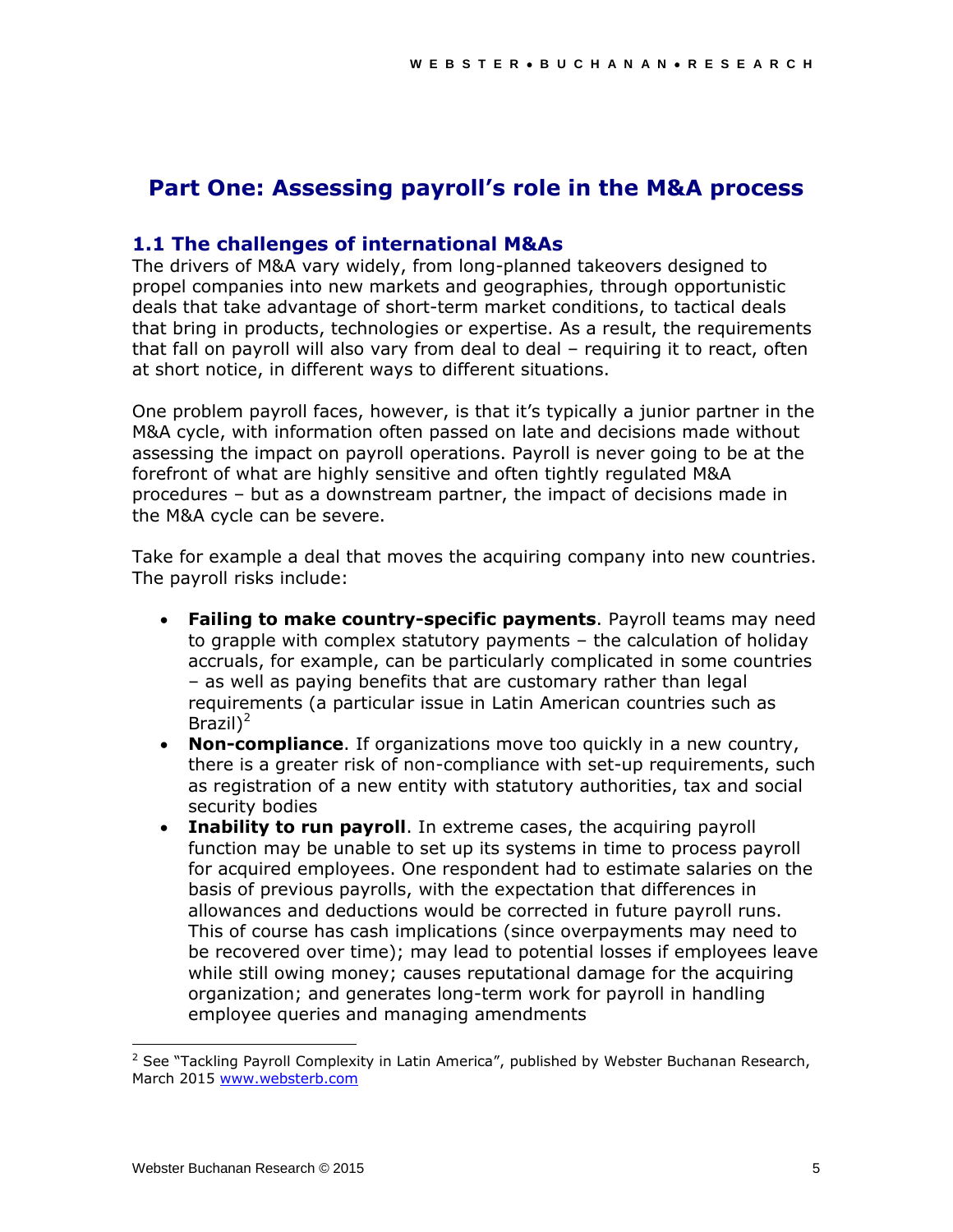**Inability to make payments**. Similarly if bank accounts are not set up quickly and correctly, it may not be possible to make payments in some countries. This is a particular risk in countries that require payments to be made from specific in-country banks, and tales of payroll managers boarding planes with suitcases full of cash are not just apocryphal. Organizations that have existing regional or global relationships with third party payment providers, either direct or through their payroll provider, may find they are able to set up payment procedures more quickly

### **1.2 Pre-emptive planning**

One of the most effective ways for payroll to mitigate these kinds of risks is to ensure that its voice is heard at an earlier stage in the M&A cycle, and respondents have adopted a variety of approaches to help make business leaders aware of the issues they face. One respondent has put together a briefing document explaining the actions payroll needs to take during an M&A. Another M&A payroll leader at an acquisitive company holds regular meetings with the company's integration team. While confidential details of upcoming transactions will not be disclosed to payroll prior to a deal being agreed – including of course the identity of any target company, its size, the number of employees and their location – these meetings enable payroll to pre-empt potential difficulties, such as the company's position on the taxability of severance payments or issues relating to contingent workers.

This kind of collaborative approach can work both ways. During the due diligence carried out prior to completion of a deal, payroll can assist with the M&A team's financial analysis, working with Compensation and Benefits teams to provide (and sometimes analyze) net pay data relating to:

- **Total compensation cost** for an acquired team, taking into account salary, bonuses and commissions
- **Severance costs** if employees will be let go during the transition, including bonuses and commissions on a pro-rated basis
- **Accruals**
- **Correct treatment and liabilities towards contingent workers**, including those employed on the acquired company's behalf by a third party employment agency. While these types of employees are more usually paid through accounts payable, countries may have specific rules around the status of contingent workers and their rights – including the requirement to pay certain types of contractors through payroll

Likewise, while legalities such as collective agreements and transfer of undertakings rules are not strictly the responsibility of payroll, in some companies payroll teams have the deepest understanding and experience of their implications for a post-merger integration.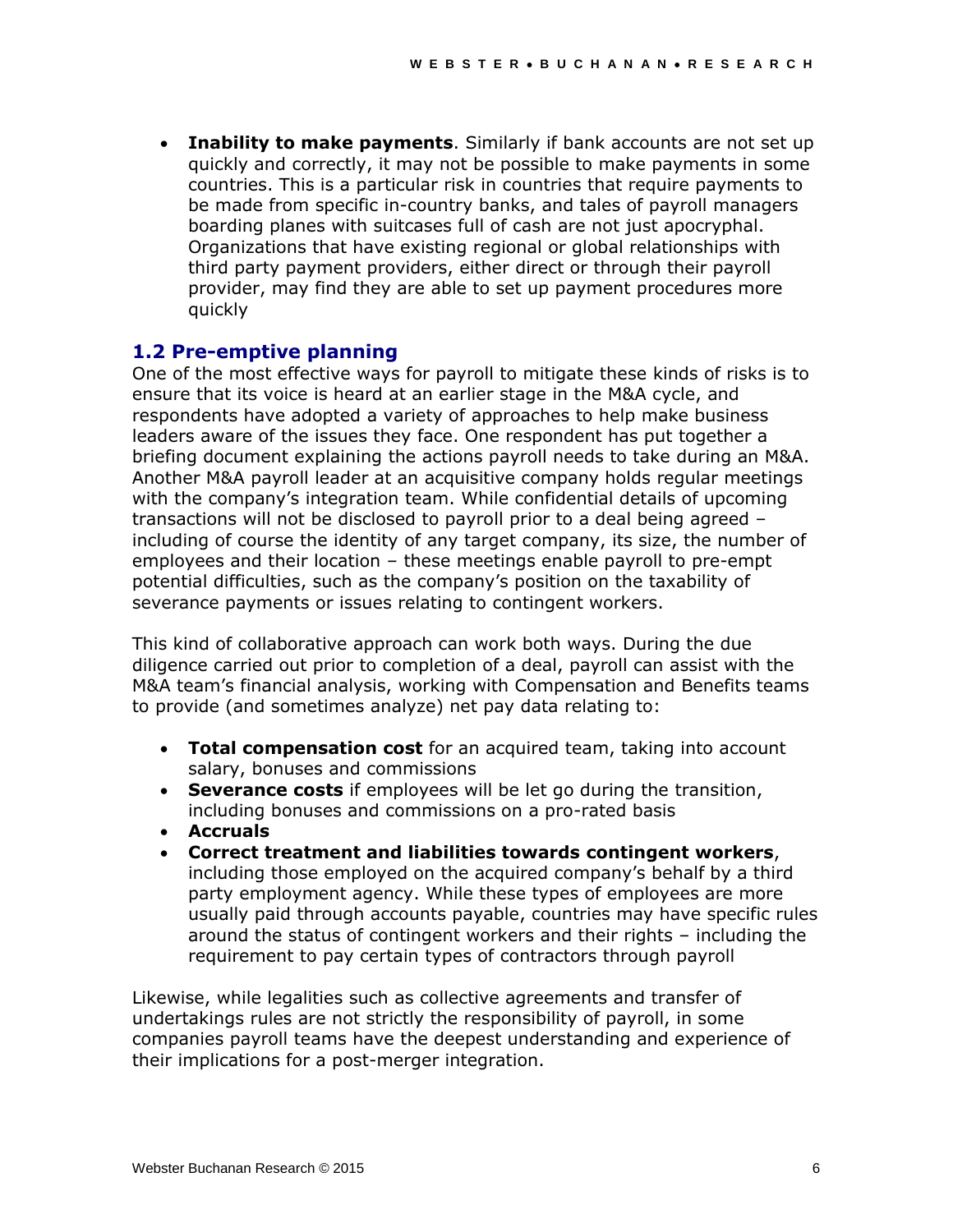### **1.3 Assessing the deal fundamentals**

Once payroll is informed of a deal, there are a number of fundamental questions to address:

- Will the acquired company be run as a **standalone** operation, or be fully or partially **integrated**?
	- $\circ$  If it's to be fully integrated, how and when will employee terms and conditions be standardized, given the sensitivity of aligning compensation policies?
	- $\circ$  If it's to be partially integrated (for example, by merging functions such as Finance, HR and payroll in a shared services center) what are the expectations in relation to acquired payroll staff?
	- $\circ$  If it's to remain as a standalone entity, will employee terms and conditions still be standardized, and if so, how quickly?
- What is the **nature of the workforce** being acquired? Do employees have complicated stock plans and benefits packages? Does the acquiring company have the experience to deal with them – or can employees be moved across to existing schemes?
- What are the **talent management** considerations that impact payroll? People management is a key consideration in every M&A, but in some acquisitions key employees (or employee groups) may be a critical driver of the deal. For payroll, this is likely to influence complexity (for example, if the company offers retention bonuses to secure high-value staff) and also resourcing, particularly if support functions are expected to provide a "white glove" service to new employees
- What is the **nature of the employment environment** at the acquired company? Is it an "at-will" environment more common in parts of the US, where newly-acquired employees can be more easily let go, or are there works councils and collective agreements?
- Are there **transfers of undertakings** involved? Under European Union employment law, for example, general principles state that most responsibilities to employees pass to the acquiring company, putting a greater onus on it to provide equivalent or better compensation and benefits
- What are the **timescales** for execution?
- Does the M&A take the company into **new regions or countries** where the acquiring payroll organization  $-$  or its vendor  $-$  has limited experience and incomplete knowledge of local requirements? In these cases, one option may be to retain the acquired company's existing payroll teams and service provider, either on a long-term basis or in the short-term to continue processing payroll while the acquirer carries out its own parallel runs. It's important to keep in mind that this approach isn't always possible – for example, if the acquired entity is being spun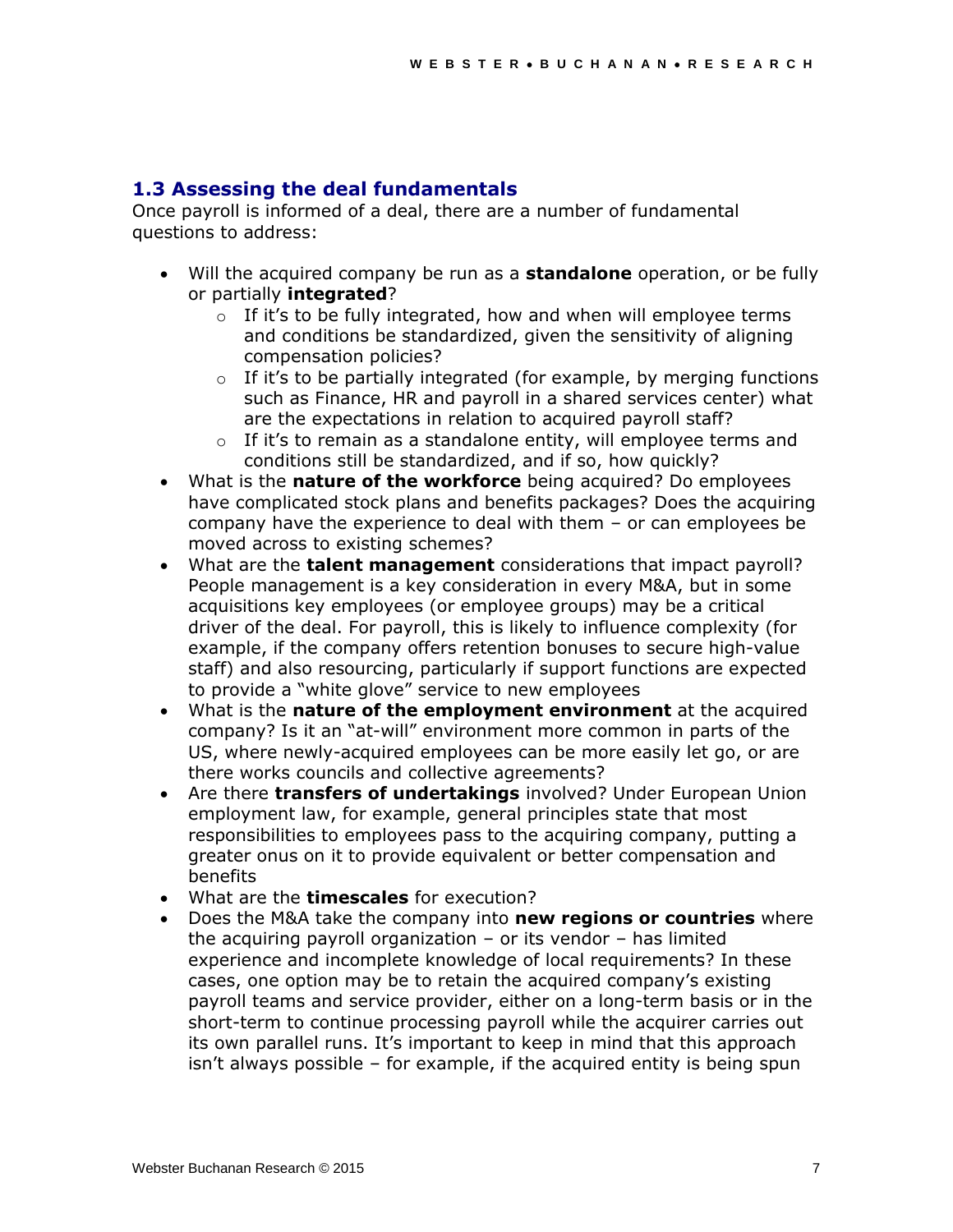off from a larger organization where payroll and other support functions are excluded from the deal. These options are explored further in Part Two

#### **1.4 Transition project management**

Once the decision has been taken to proceed with an acquisition or merger, in larger organizations a project management office (PMO) will take responsibility for co-ordinating workstreams and lists of tasks, as well as pulling together representatives from the due diligence and integration teams, HR, payroll, finance, tax and legal. Payroll's role typically becomes more operational at this point, although it may continue to provide some advisory services.

Payroll's initial goal is to understand the in-house payroll set-up, the relationship with any outsourced service provider and key components of payroll such as benefits and allowances. To an extent, this process mirrors the kind of 'status quo' analysis that companies typically carry out as they first build their international payroll strategy.

Several respondents with experience of multiple M&As have developed methodologies and checklists to help manage this information gathering and transition cycle. As well as generic checklists, these documents may include country or regional specifics such as special bonuses, lunch vouchers and special allowances. In turn, payroll's operational responsibilities may be documented as part of a larger M&A playbook that includes details of how to make final payments, how to transfer data, how to terminate employees in the system and how to merge employee Terms and Conditions. A section on payroll tax, for example, might outline payroll's responsibility for checking:

- Where the company is registered
- Whether corporate names and addresses need changing
- Whether short term visitors' agreements are required
- The compliance requirements of different tax jurisdictions

One respondent manages transitions through a set of key milestones. These include items such as:

- Has all information been received to run the first payroll?
- Have final tax filings been completed?
- Have predecessor payroll service provider accounts been closed?
- Have employment/unemployment agency accounts been closed?
- Has power of attorney been granted?
- Have payroll records been transferred?
- Have calculations been communicated for existing revenue streams e.g. sales bonus plans?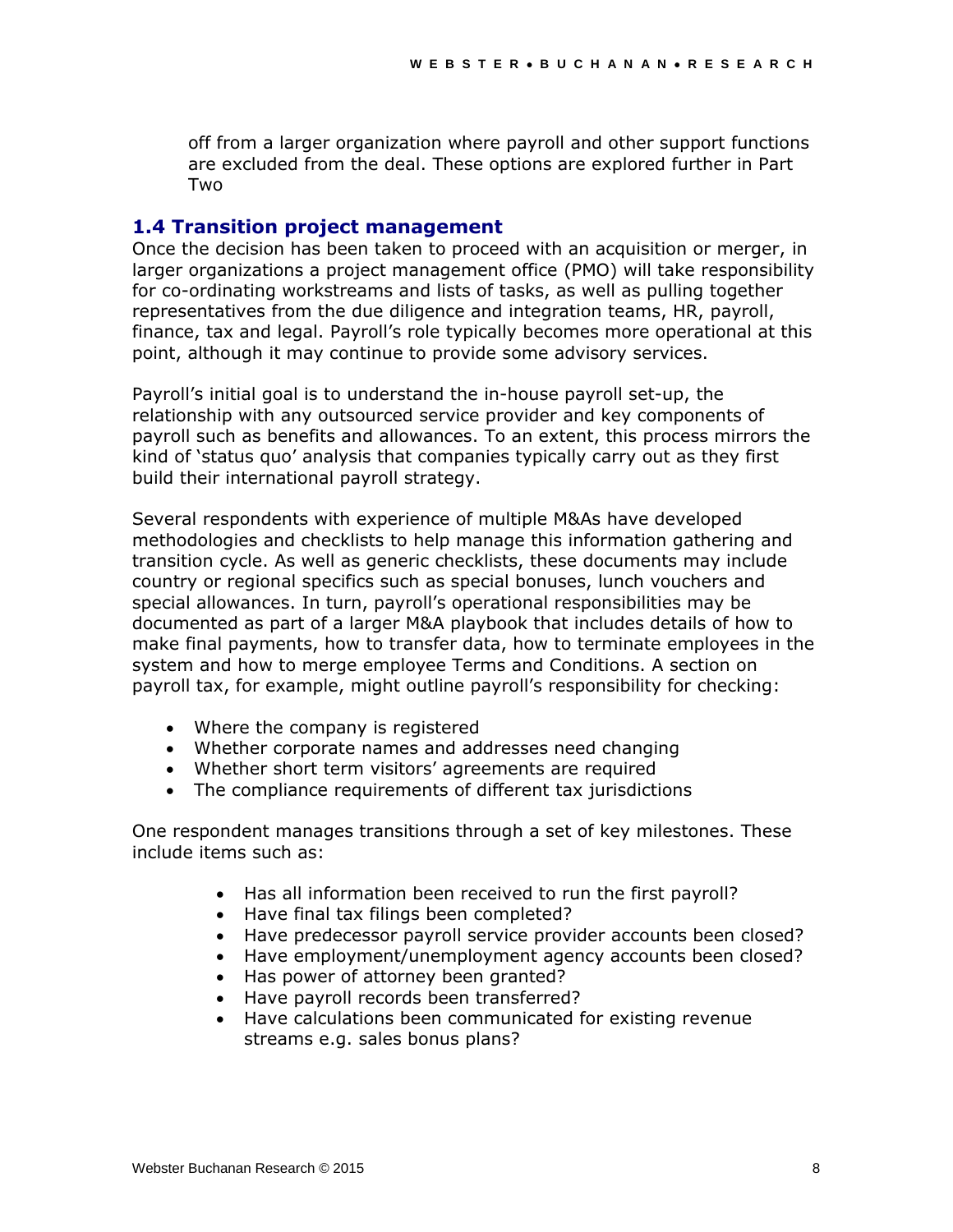- If there's a system/database with predecessor information, has information been transferred across for future reference?
- Prior to close, has payroll consulted on tax treatment for any closing or post-close payments to employees
- At close, has payroll created a year-end plan, which it is confident can be executed prior to year end (including items such as W-2s in the US, P60s and P11Ds in the UK and equity reporting)

While checklists and playbooks are an important tool to help structure the transition, respondents caution that it's impossible to document every scenario, and some level of prior M&A experience can be invaluable. For example, combining employee populations in a country may push the company over a legal threshold and trigger provisions for pension schemes or collective bargaining. Likewise, payroll may need to take a call on the technicalities of an individual's wage basis for tax in a stock deal. Ideally, the payroll team will combine experience of M&A process and change management with countryspecific knowledge and technical expertise – which in practice may mean tapping into a pool of experts, including external advisors in areas such as tax.

It's also important to check all documentation relating to the acquired payroll function, and to create documentation for any critical activities if it doesn't already exist. One example where documentation is essential is in explaining accruals made for work carried out prior to an acquisition: if this isn't sufficiently detailed and the acquired payroll team is no longer with the organization, it can be difficult to understand why an accrual has been made and whether it has been recorded correctly.

#### **1.5 Change management and communications**

Since the employee experience in M&As is so important, communications to transferred employees around items such as changes in pay dates or payslip formats needs to be early and clear. This communication may be part of a broader initiative from HR, but payroll has a responsibility to ensure that payrelated issues are covered.

As one M&A veteran says: "You need to think about integration in a very detailed and structured way; we've been guilty in the past of being too laissez faire and that's when things have not gone according to plan. And once we've got the plan we should stick to it. There've been instances when we've not stuck to our guns when it comes to putting it into practice."

#### **1.6 Challenging assumptions about timelines**

Many of the mistakes made during the immediate aftermath of an M&A can be traced back to timing – particularly when payroll is hard-pressed to source a new provider or set up new payrolls in-house.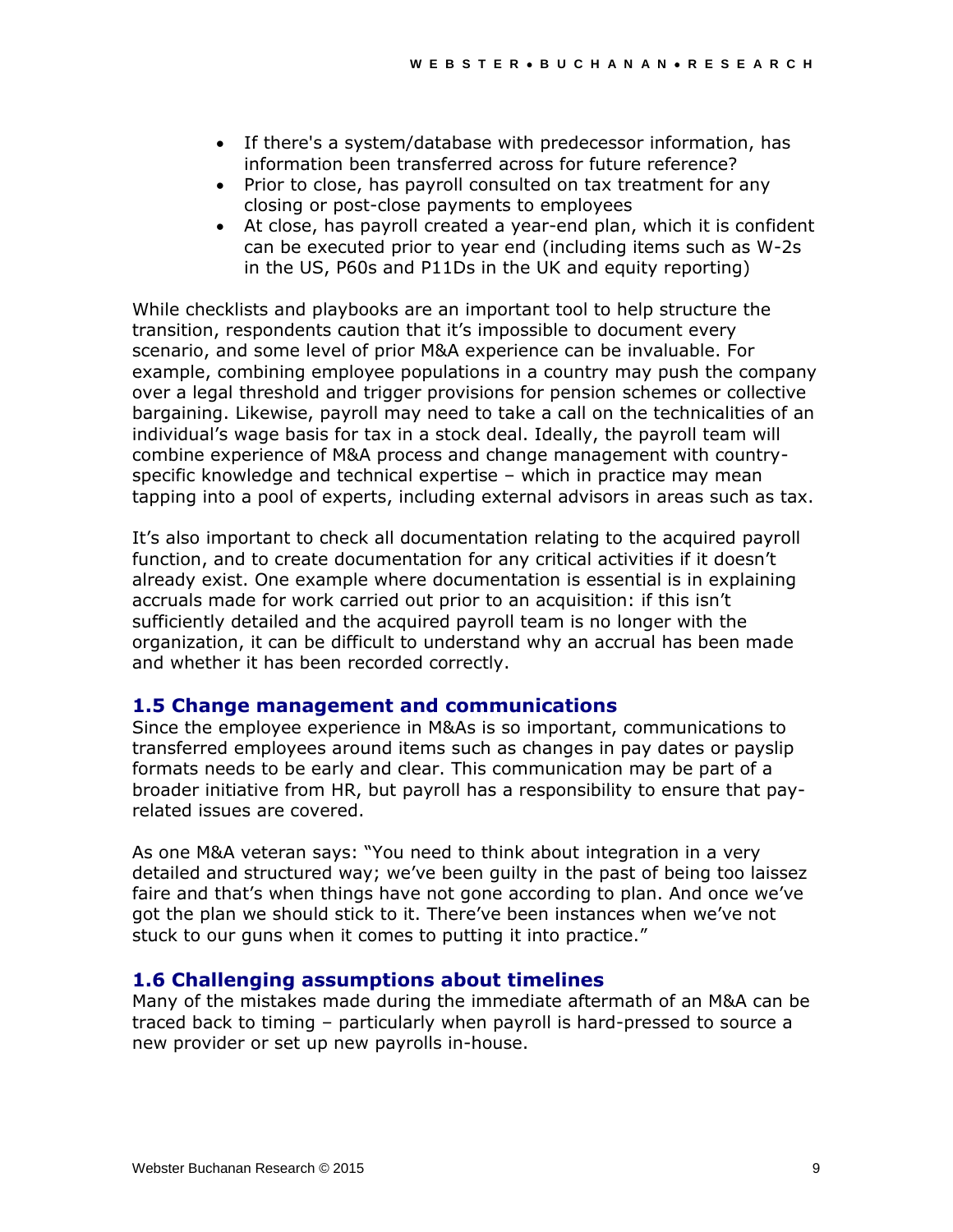Respondents warned of specific dangers in rushing through last minute changes – especially late changes in employee set-up – and in manually keying or calculating payments where deadlines have been missed. In some cases this can be averted by mapping systems and interface changes early on to automate data flows from the acquired company: if not, any manual insertions should be documented on watch lists and double checked for accuracy.

Extra time may also be required to administer new arrangements for acquired employees – such as employee registration in new benefits or pension schemes, or the transfer of fuel cards and lunch vouchers to the new employer. Employee enrolment for these benefits is ultimately the responsibility of Compensation and Benefits teams, but payroll is often the first point of contact for employees, and it cannot start making deductions until they are enrolled.

For these reasons, several respondents recommended that payroll should be prepared to push back on timing where necessary, arguing that there is often a surprising amount of flexibility. If payroll is struggling to integrate, for example, one option may be to retain an acquired in-house team longer than initially planned. While this may increase costs, it may also head off more serious longer-term problems.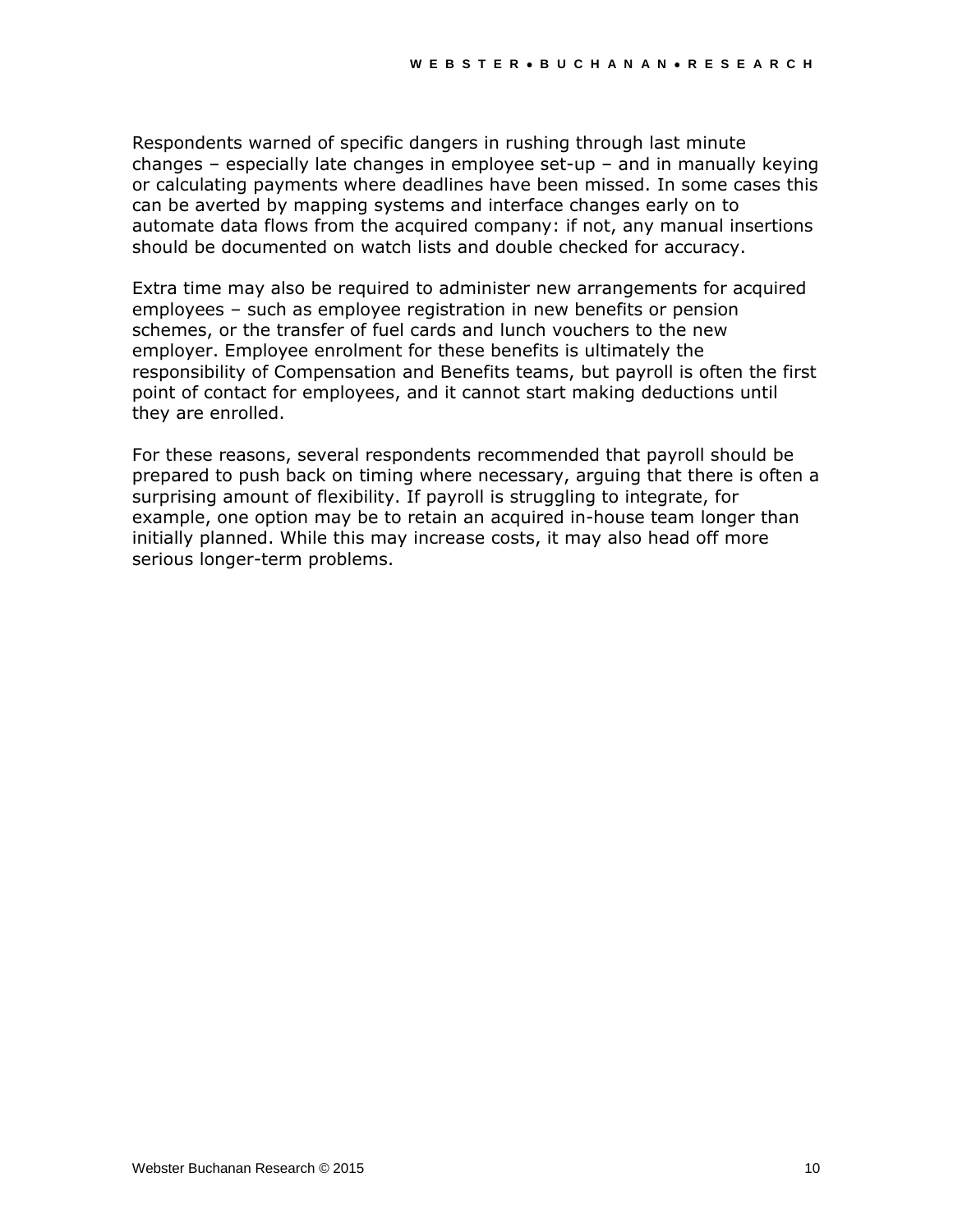# **Part Two: People and vendor management**

#### **2.1 Working with an incumbent payroll team**

One of the most important lessons outlined by respondents is the need to collaborate widely to retain as much of the knowledge and experience in the acquired company as possible through the transition. This starts with establishing a good working relationship with the acquired company's payroll team. Much of this is common sense change management – reaching out to the team as early as possible, arranging visits to key countries wherever practical, and clearly stating what will be required of employees during the transition. Some organizations also put in place retention bonuses to lock in acquired employees.

In the most successful change programs, international payroll managers are able to keep key staff through the transition even when individuals know they have no long-term role post-acquisition – for some employees, the experience of working through an M&A while they plan their next career move is good experience for their CV and provides an incentive to assist.

But it's possible that not every team member will stay, and some level of forward planning is necessary to help allay potential difficulties. This includes:

- Establishing whether there are available resources elsewhere in the acquiring company that could be brought in to assist if needed
- Reorganizing global payroll country teams to pool resources across employee populations that share similar characteristics, enabling experiences to be better shared and providing some level of back-up
- Handing more tasks over to an outsourcing partner

In most cases, our respondents did not typically hire payroll team members from the companies they acquired for the long-term, but there were exceptions. One contributor explained how it was able to ramp up its expertise in Asia-Pac by merging its existing small payroll presence into an acquired company's service center, at the same time moving onto the new partner's payroll processing platform. Another created a virtual shared services set-up by keeping acquired in-country resources as local points of presence in its global payroll organization.

What was more common was for acquirers to take advantage of the change initiative to drive through other organizational changes. In smaller acquired entities, where the person responsible for payroll is also likely to be handling HR administration, company secretarial duties and even authorizing payments, some respondents took the opportunity to impose separation of duties.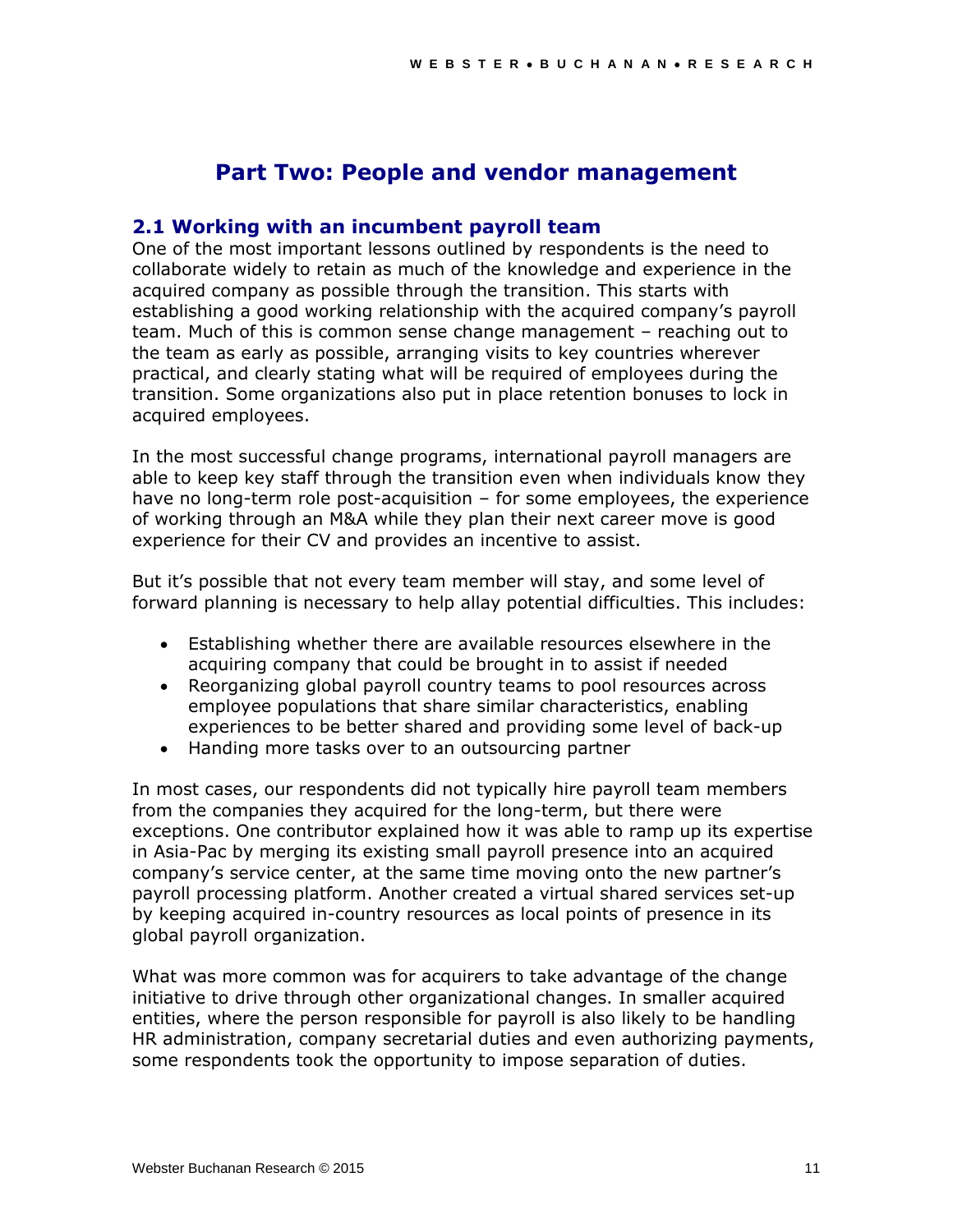### **2.2 M&A and global payroll vendor strategy**

It's equally important in the transition to maintain a relationship with incumbent vendors contracted to the acquired company, since their assistance will be required in closing payments, making severance calculations and handing over data.

The decision about whether to retain an in-country vendor isn't always simple – particularly as incumbent vendors will often be national rather than multicountry providers, and may not be a close fit with the acquiring company's global payroll strategy. These decisions need to take account of a number of factors including:

- **Global Payroll Strategy.** Approaches to multi-country payroll vary from company to company, from highly-centralized to highly-devolved models. In turn this impacts vendor strategies: some organizations strive to work with one vendor (or a small group of vendors) globally, and may therefore be less inclined to retain single country providers. For all of these decisions, Webster Buchanan recommends taking a pragmatic rather than purist approach: the priority is operational ability over design elegance<sup>3</sup>
- **Controls and compliance requirements.** In countries with complex compliance requirements, as well as smaller or more remote countries, there may be benefits in retaining a vendor with strong local knowledge and experience
- **Global payroll vendor governance**. The decision on retaining an incountry provider may be influenced by the acquiring company's vendor management strategy – specifically whether the vendor will be managed locally from within the country, centrally through head office, or through shared service centers or regional hubs. In some cases, language or timezone issues may make it harder for the acquiring company to effectively manage an in-country provider
- **The cost equation,** including cost per payslip and all extras
- **Systems set-up,** and whether incumbent vendors are able to integrate with the acquired company's central HR systems and provide data back to the organization in the format required
- **Range of services provided by the vendor.** Payroll services will sometimes be bundled in with other support services such as accounting or HR, and any decision to terminate payroll may be set aside by the practical requirements of other support functions
- **Quality of service.** Establish from the in-house team what level of service has been provided by the vendor, both in terms of conventional

l

<sup>3</sup> See "Multi-country Payroll: tackling the challenges of small country populations", published by Webster Buchanan Research in January 2015. See [www.websterb.com](http://www.websterb.com/) for details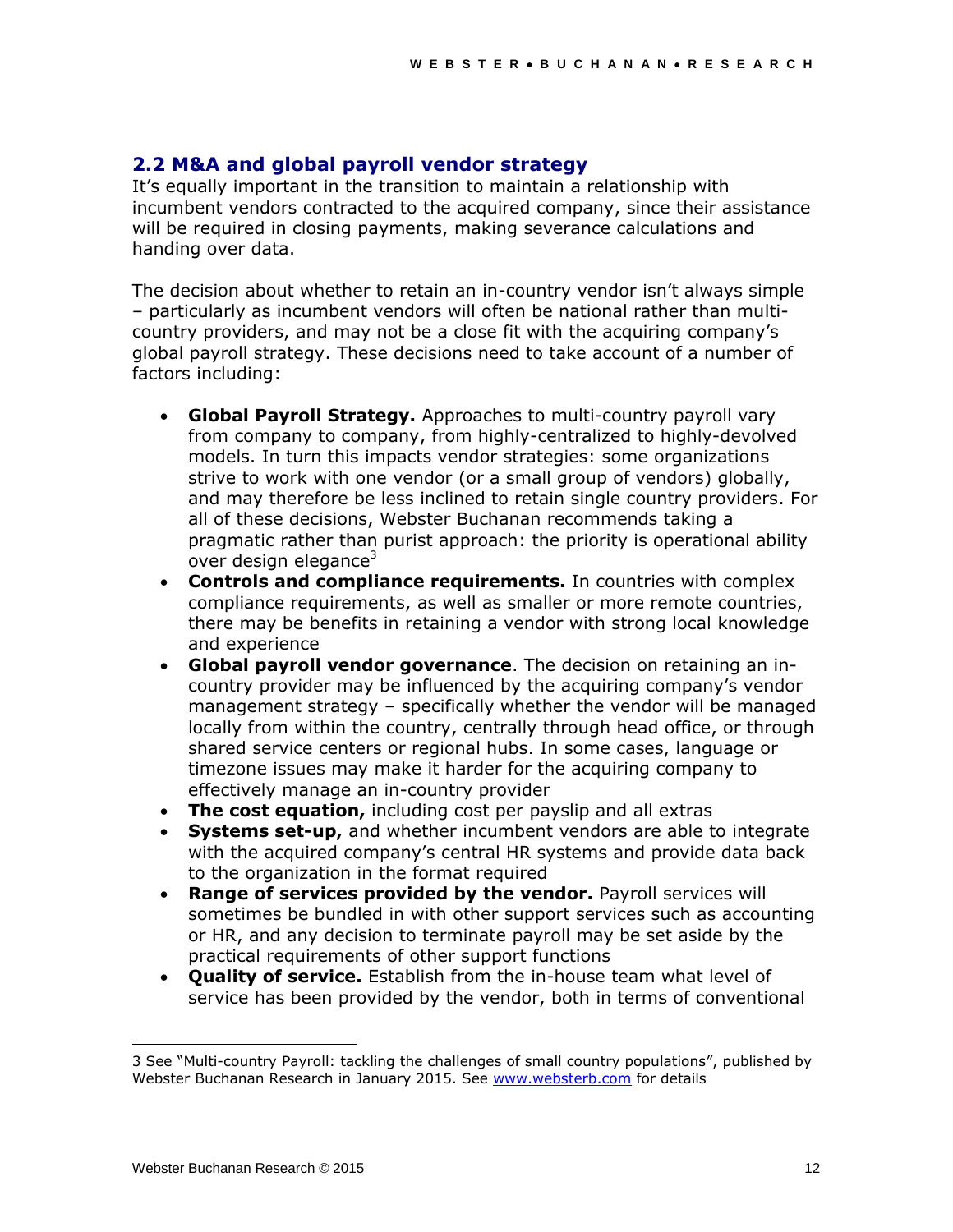metrics such as accuracy and timeliness, but also with regard to 'softer' measures such as its responsiveness to change

- **Contractual issues.** Contract issues can swing arguments both in favor and against retaining an in-country provider. On the one hand, if a country team has recently committed to a multi-year outsourcing agreement with no easy termination clauses, this may influence the retention decision. On the other, retaining an incumbent provider may require committing to a new multi-year contract and also incur one-off fees (e.g. for integration to HR and financial systems). Since this commitment may have to be based on limited information gleaned in challenging circumstances from the incumbent team, one option is to seek a short-term interim contract while further assessment is carried out
- **More creative approaches.** Many global payroll providers work with partners. Where a local provider in an acquired organization is particularly valued, it may be possible to plug it into a global payroll vendor's network

Webster Buchanan recommends several steps for both retaining and terminating an acquired vendor:

#### *If staying with an incumbent vendor:*

- Review the contract and Statement of Work that outlines the services provided by the vendor, and take feedback wherever possible from the incumbent team about the quality of service. If a contract needs to be transferred to the acquiring company, take the opportunity to negotiate changes in the agreement, including where possible tightening up Service Level Agreements to bring them into line with company standards
- Assess the ability of the vendor to handle both growth in employee numbers and potential growth in complexity
- At an appropriate time, carry out due diligence on the vendor, covering financials, size of customer base, market reputation etc. It's likely that no formal appraisal will have been carried out since the initial contract was agreed
- Check the vendor meets minimum controls and security standards. If there are no company guidelines on this, take advice on recognized industry standards such as SSAE 16/ISAE 3402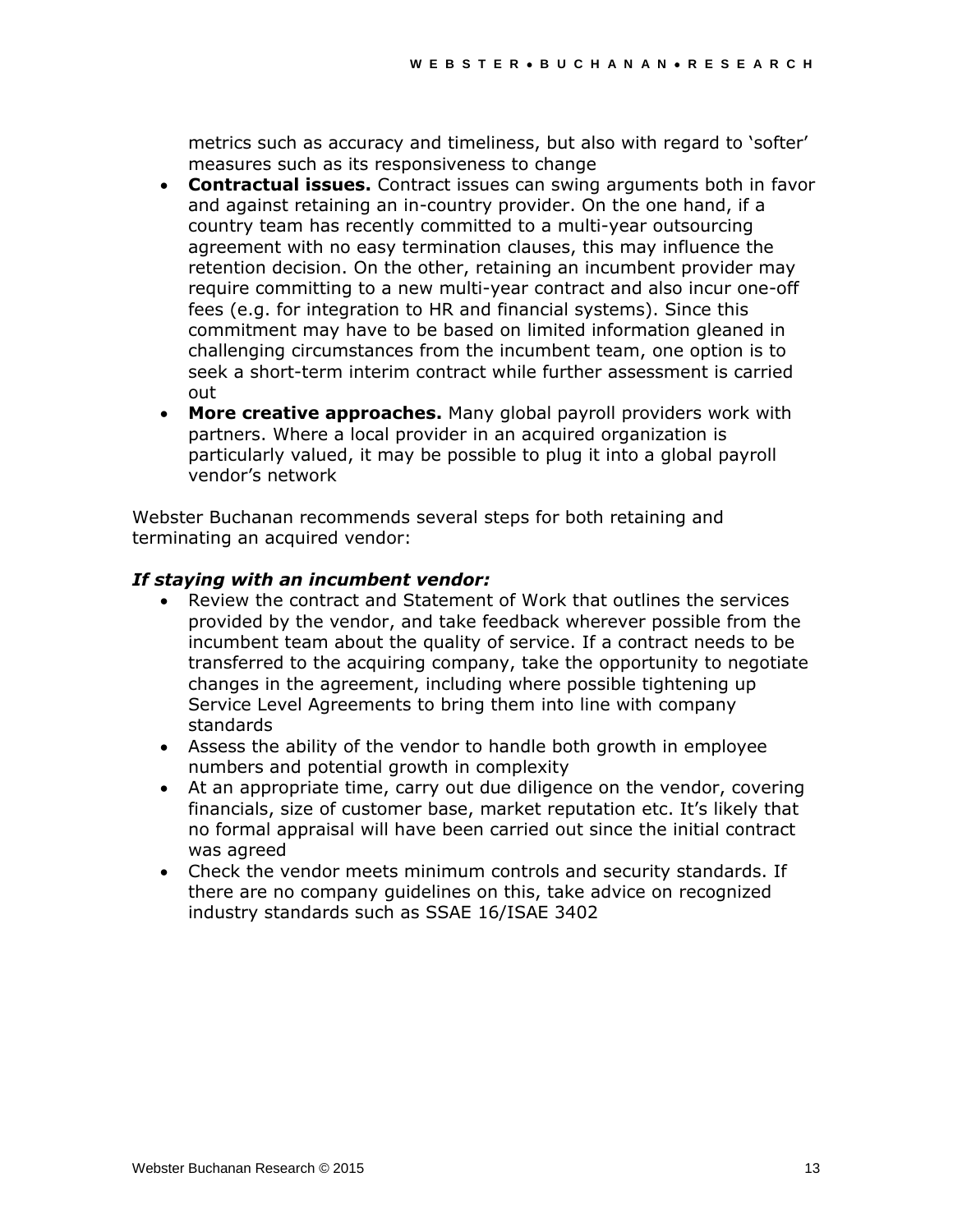#### *If terminating a vendor:*

- Review notice periods and early release clauses, take legal advice as required, and prepare the vendor for the change
- Agree any exceptional costs upfront with the vendor to manage the transition
- Ask the vendor to make closing payments to terminated employees. If this is not possible and you have to manage these payments as an exception or manual payments, check and monitor them closely
- Keep the door open for possibly working with the vendor again, particularly if the in-house team's experience has been positive

Managing an exit from outsourced providers can be challenging with or without an M&A: while some vendors follow a methodology and handle the loss of business professionally, others may be less cooperative. This can be seen at a practical level in the form of extra charges being levied (for example, for data download), or more generally in being slow to respond and communicate. Webster Buchanan recommends examining supplier contracts carefully to see what provisions, if any, were made for an exit strategy.

#### *In both scenarios:*

- Audit the data coming over from the incumbent provider to ensure it meets data quality standards
- Check on historical treatments for tax and other deductions and if they do not match up with current expectations, correct them